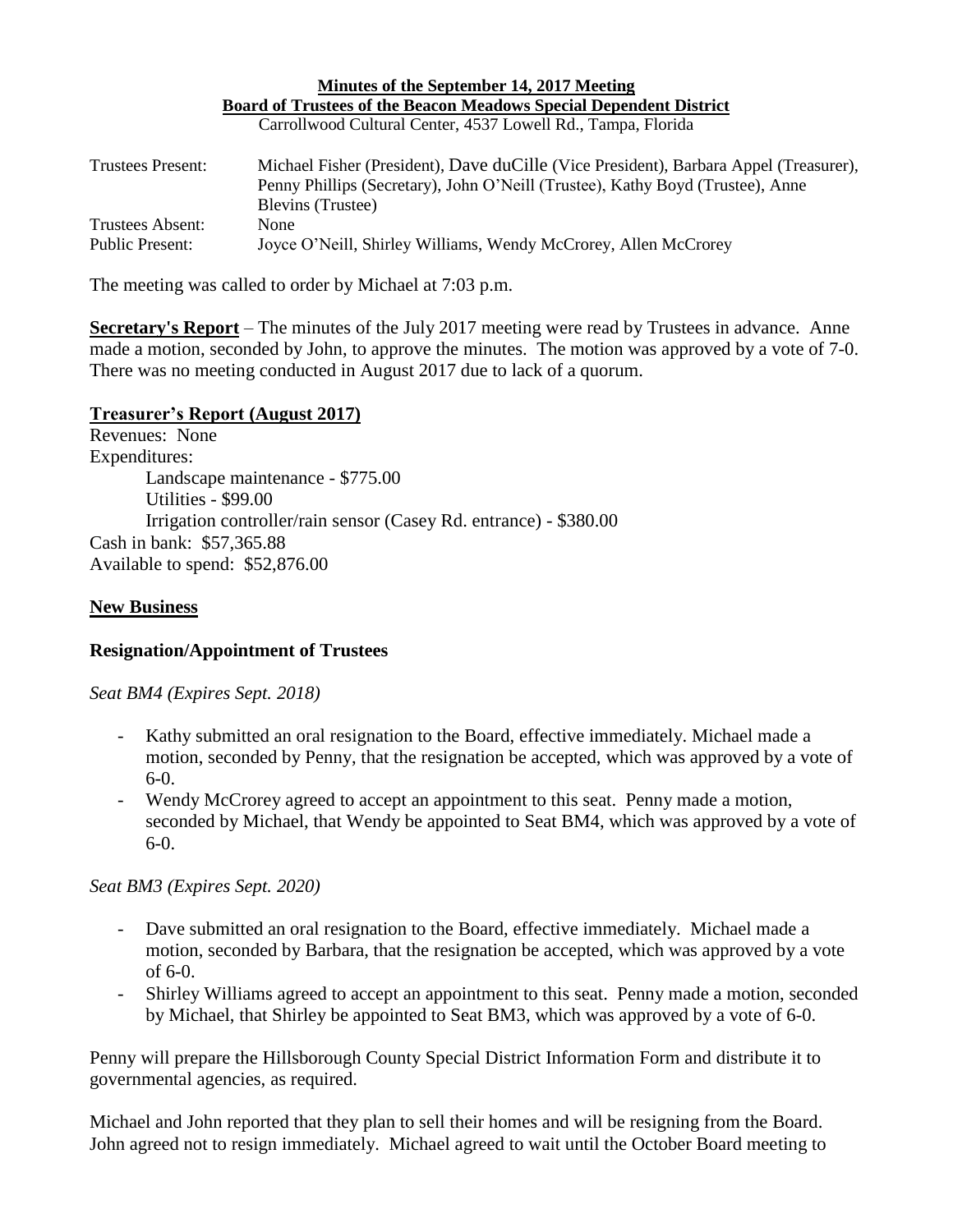resign to allow officers to be appointed at the beginning of the new fiscal year. Allen McCrorey will be appointed to Michael's position at that time (Seat BM5).

# **Old Business**

**Water Bills at Casey Rd. Entrance** – Barbara reported that the new irrigation controller/rain sensor was installed and the water bill for this entrance is now lower. Since only \$300.00 had been approved at the July 2017 Board meeting for installation of the replacement part, an additional \$80.00 needed to be approved by the Board. Barbara made a motion, seconded by Anne, that the additional \$80.00 be approved (46.00 Repair and Maintenance). The motion was approved by a vote of 7-0.

**Major Repairs to Gunn Hwy. Wall** – Barbara reported that she had no update from T-3 Construction on a potential start date for the project. However, T-3 Construction is still working on other major projects, so it is unlikely that the start date will be anytime soon.

**Referendum to Increase District Assessment** – Michael reported that the County Supervisor of Elections Office has the referendum and will distribute it to appropriate County staff for review. Penny asked if this included Mary Mahoney, County Management & Budget. Michael responded that he thought it did. Penny requested that Michael provide all contact information and any pertinent emails and other documentation to her so she can follow up on this matter after he resigns.

**Search for New Trustee** – Since Michael and John will both be resigning from the Board in the foreseeable future, Allen will be able to fill one of the positions, but another recruit is needed. All Trustees are asked to search for a potential new Trustee among residents in Beacon Meadows who are registered to vote in the precinct. Barbara will post an advertisement for recruits on the Beacon Meadows website and Penny will post one on Next Door.

**Pressure Cleaning of Walls** – Penny presented a proposal from Integrity Pressure Cleaning to pressure clean all three walls, which includes use of a hydrant water meter, for a total of \$2,225.00:

\$625.00 – Gunn Hwy. wall \$425.00 – Casey Rd. wall \$875.00 – Jackson Rd. wall \$300.00 – hydrant water meter

The projected duration of the project is one to two days. Anne made a motion, seconded by Michael, that \$2,225.00 be allocated (46.00 Repair and Maintenance) for Integrity to pressure clean all three walls, as proposed. The motion was approved by a vote of 7-0. Penny reminded the Board that shrubbery needs to be cut off the walls and residents with property adjacent to the walls need to be notified in advance of the work to be done so they can move plants and other objects in their back yards that may be affected by the overspray. Barbara agreed to contact Jay's Property Maintenance about cutting back the shrubbery. Penny agreed to contact Integrity for a potential start date for the project and to draft a notice to applicable residents to either be mailed or hand delivered.

## **Other New Business**

**Public Depositor Annual Report** – Topic not addressed but will be included on the October 2017 Board meeting agenda.

**Assessment Roll** - Michael reported that he filed the necessary documents to comply with the County's September 15 deadline, which included the Certificate to Non-Ad Valorem Tax Assessment